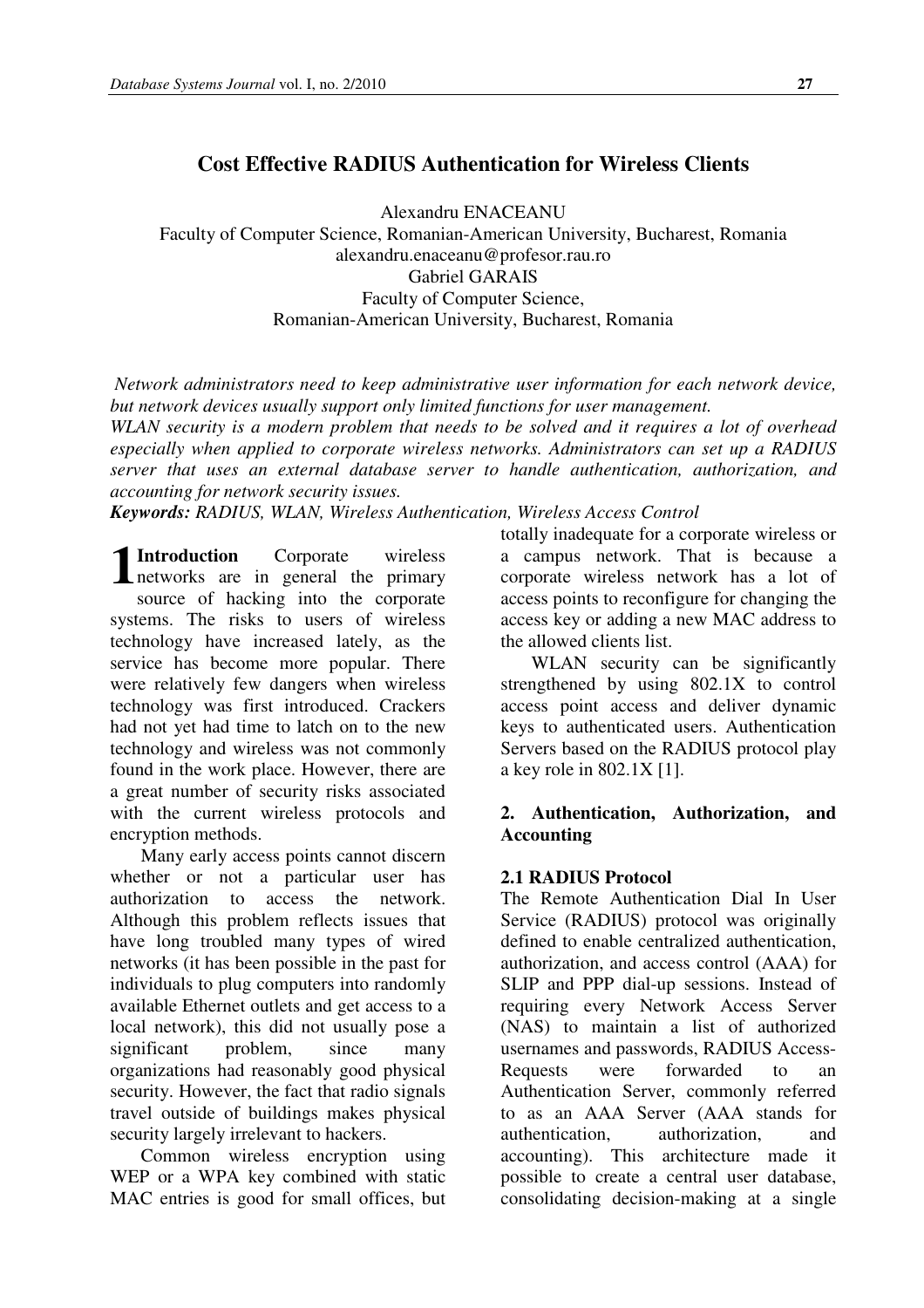point, while allowing calls to be supported by a large, physically distributed set of NASs.[2]

When a user connects, the NAS sends a RADIUS Access-Request message to the AAA Server, relaying information like the user's name and password, type of connection (port), NAS identity, and a message Authenticator [3].

Upon receipt, the AAA Server uses the packet source, NAS identity, and Authenticator to determine whether the NAS is permitted to send requests. If so, the AAA Server tries to find the user's name in its database. It then applies the password and perhaps other attributes carried in the Access-Request to decide whether access should be granted to this user. Depending upon the authentication method being used, the AAA Server may return a RADIUS Access-Challenge message that carries a random number. The NAS relays the challenge to the remote user (for example, using CHAP). The user must respond with the correct value to prove its asserted identity (for example, encrypting the challenge with its password), which the NAS relays to the AAA Server inside another RADIUS Access-Request message.[2]

If the AAA Server verifies that the user is authentic and authorized to use the requested service, it returns a RADIUS Access-Accept message. If not, the AAA Server returns a RADIUS Access-Reject message and the NAS disconnects the user. [3]

### **2.2 RADIUS and Wireless LANs**

In a wireless network that uses 802.1X Access Control, the wireless station plays the role of the Remote User and the wireless access point plays the role of the Network Access Server. Instead of connecting to the NAS with a dial-up protocol like PPP, wireless stations associate to the access point using 802.11 protocols.

If the AAA Server issues an Access-Accept message, the access point and wireless station complete a handshake to generate session keys used by WEP or TKIP

to encrypt data. At that point, the access point unblocks the port and the wireless station can send data and receive data to and from the attached network. If the AAA Server issues an Access-Reject message, the access point disassociates the station. The failed station can try to authenticate again, but the access point prevents the station from actually sending data through the access point into the adjacent network.

### **2.3 Cost of RADIUS servers**

There are many options on the market for setting up a RADIUS server.

RADIUS server software has a price range from \$400 and up to several thousand dollars, depending on your implementation, number of clients and reports.

Commercial RADIUS Servers for a campus network or mid-sized organization vary in price as following:

- Interlink RADIUS server cost about \$2375; [7]
- \$2800 is also the cost for one Odyssey Server; [8]
- VOP Radius Small Business starts at \$2100; [9]
- Radiator license will cost about \$720. [10]



**Fig. 1**. Price comparison for commercial RADIUS software

Taking into consideration the above mentioned prices and also the specifications of each software package, Radiator is the most cost-effective solution for a campus network.

RADIUS servers are also available in hardware/software combo packages.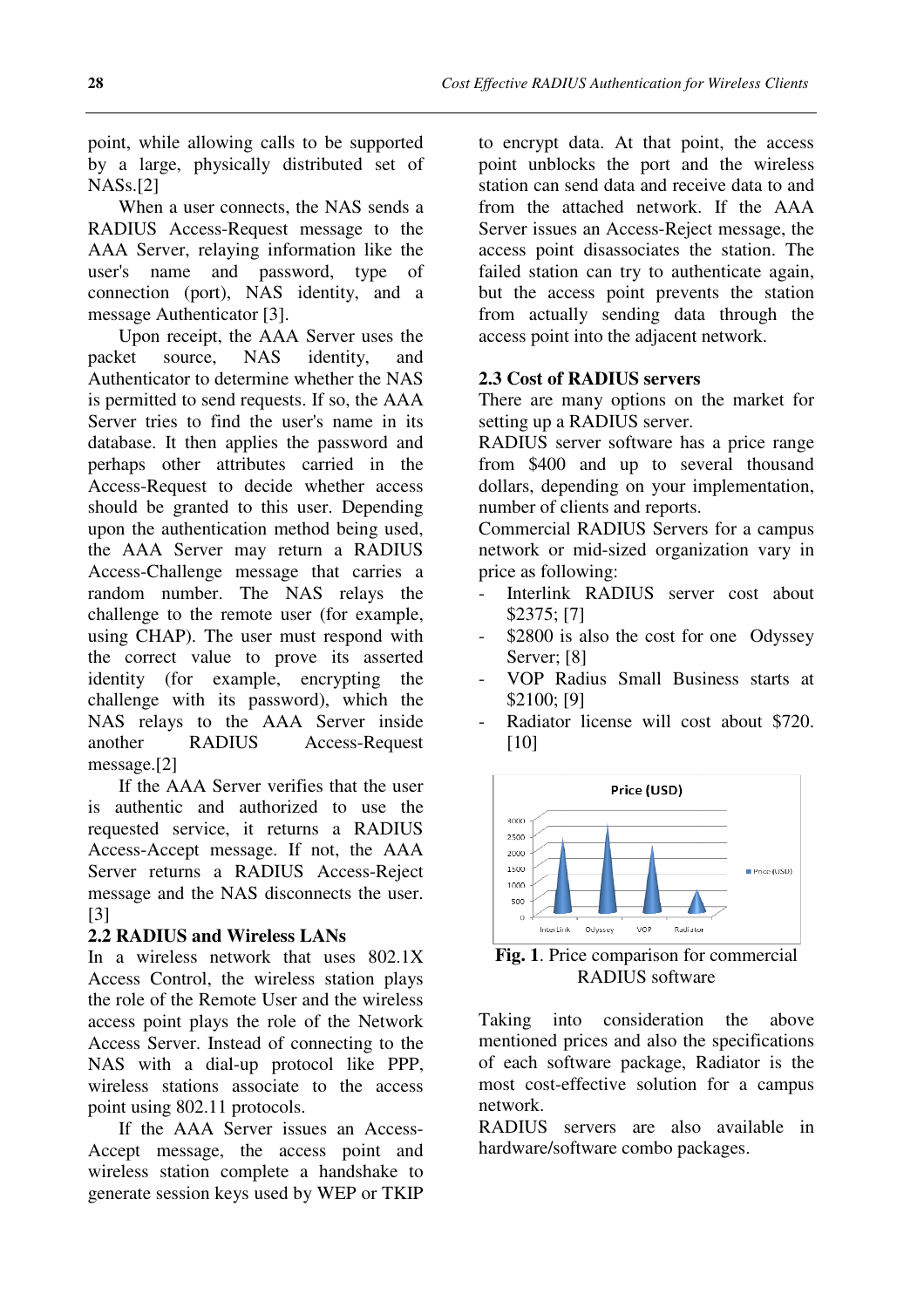For example, a Juniper Networks Steel-Belted Radius (SBS) solution for a campus network is available for \$7500. [8]

Meanwhile LeapPoint AiroPoint 3600-SE appliance starts at \$12000. [9]



**Fig. 2.** Price comparison for commercial RADIUS combo packages

The above high priced combo solutions are least cost-effective solutions when compared to open source applications. A very cost effective RADIUS solution is FreeRADIUS. FreeRADIUS is a powerful RADIUS server on Linux from the open source community which can fit in today's distributed and heterogeneous computing environment. FreeRADIUS supports LDAP, MySQL, PostgreSQL, and Oracle databases and is compatible with such network protocols as EAP and Cisco LEAP. FreeRADIUS is currently being deployed in many largescale production network systems being very efficient.

## **2.4 Installing and configuring FREERADIUS**

Depending on your Linux distribution you can download FreeRADIUS as a binary package or as a source. Both methods are straightforward and require minimum Linux operating system knowledge.

Building from source implies the following steps:

- Download the latest archive from ftp://ftp.freeradius.org
- Unzip and untar the archive
- Run the following commands: *./configure ; make; make install*

Configuring the RADIUS server consists of configuring the server, the client, and the user (both for authentication and

authorization). There can be different configurations of the RADIUS server for different needs; fortunately most of the configurations are similar.

## • **Configuring the server**

FreeRADIUS configuration files are usually stored in the /etc/raddb folder. First we need to modify the radiusd.conf file and uncomment the *\$INCLUDE sql.conf* line. Other options from *radiusd.conf* file should then look like:

```
authorise { 
               preprocess 
               chap 
               mschap 
               suffix 
                eap 
                files 
               sql 
               pap 
    } 
accounting { 
                detail 
               sql 
    }
```
Next, we have to edit /etc/raddb/sql.conf, and direct it to the appropriate database (PostgreSQL, MySQL, etc.), by modifying the line: database  $=$  "mysql".

Also we need to edit the connection zone and specify the IP address of the SQL server we are going to use, the port and login credentials:

```
server = "a.b.c.d" 
port = 3306 
login = "raduser" 
password = "radpass"
```
Database table name configuration for PostgreSQL, MySQL can be altered using the following line *radius\_db = "radius"*.

If using Oracle, then the above line changes into:

```
radius_db=
```
**"(DESCRIPTION=(ADDRESS=(PROTOCOL=TCP)(HO ST=localhost)(PORT=1521))(CONNECT\_DATA=( SID=your\_sid)))" [6]**

Clients are configured in */etc/raddb/clients.conf*. There are two ways to configure RADIUS clients. You can group the NAS by IP subnet or you can list the NAS by hostname or IP address [4]:

Grouping the NAS by IP subnet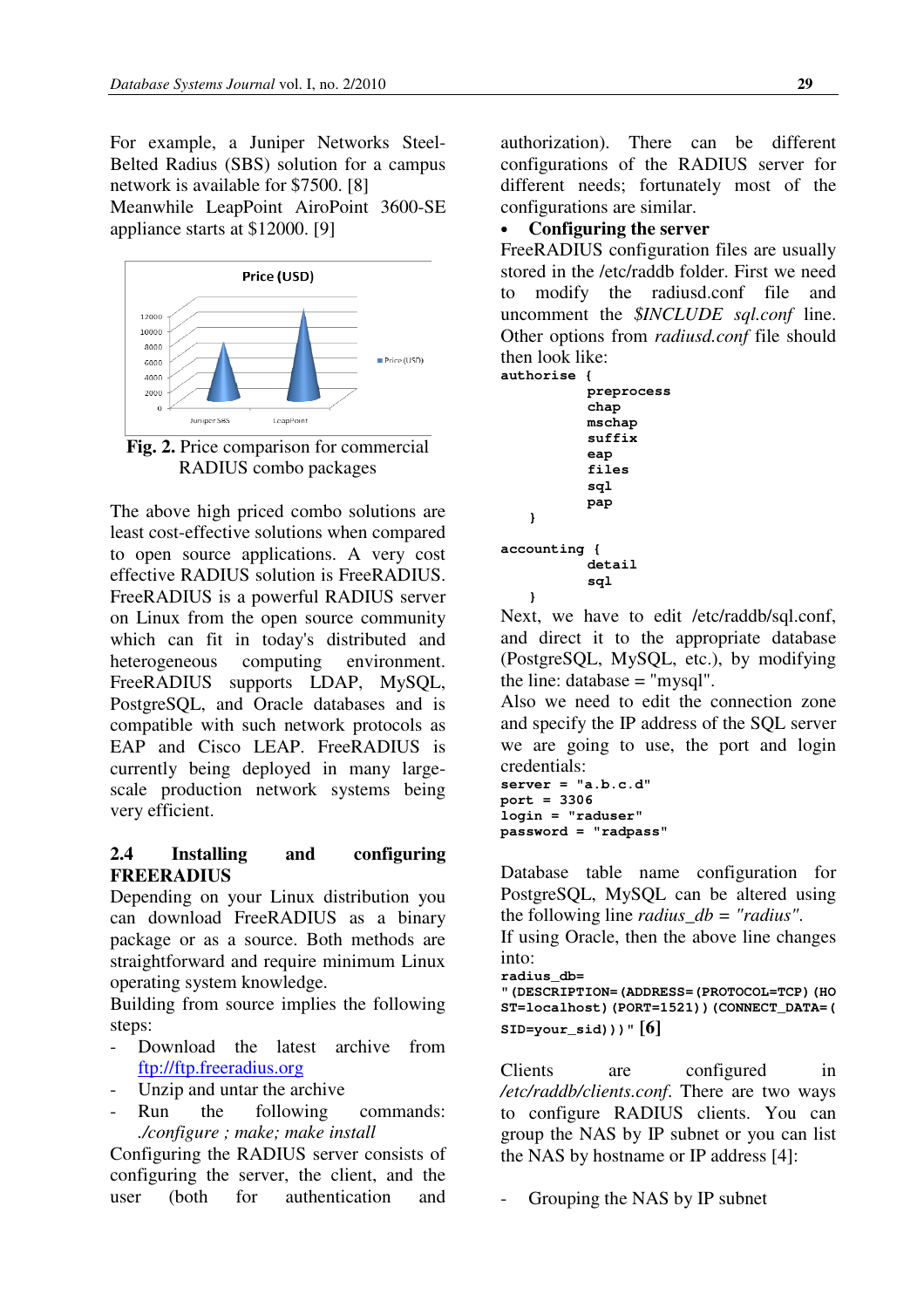```
client 192.168.0.0/24 { 
 secret = mysecret1 - the 
"secret" should be the same as 
configured on NAS
   shortname = mylan - the 
"shortname" can be used for logging 
  nastype = cisco
"nastype" is used for checkrad and is 
optional 
} 
  Listing the NAS by hostname or IP
  address 
client 192.168.0.1 { 
   secret = mysecret1 
   shortname = myserver 
   nastype = other 
}
```
## • *Setting up RADIUS database*

First, we should create a new empty 'radius' database in SQL and a database user with permissions to that database. The user should be the same as specified above in the login credentials.

Next, we need to create the schema for your database. There is an SQL script file for each SQL type in doc/examples/ in operating system's doc directory (or where FreeRADIUS has been unzipped) [5].

## *Create MySQL Database*

| mysql -u root -p |                         |                   |                                    |    |
|------------------|-------------------------|-------------------|------------------------------------|----|
|                  | CREATE DATABASE radius; |                   |                                    |    |
| <b>GRANT</b>     | ALL.                    | ON                | radius.*                           | то |
| radius@localhost |                         | <b>IDENTIFIED</b> |                                    | BY |
| $"radpass"$ ;    |                         |                   |                                    |    |
| exit             |                         |                   |                                    |    |
|                  |                         |                   | mysql -uroot -p radius < mysql.sql |    |

### *Create PostgreSQL Database*

```
su - postgres 
createuser radius --no-superuser --no-
createdb --no-createrole -P 
createdb radius --owner=radius 
exit 
psql -U radius radius < postgresql.sql
```
### • *Populating SQL database*

*Creating RADIUS users is straightforward, as data need to be inserted in the below tables accordingly:* 

- *In usergroup*, put entries matching a user account name to a group name.
- In *radcheck*, put an entry for each user account name with a 'Cleartext-

Password' attribute with a value of their password.

- In *radreply*, create entries for each user-specific radius reply attribute against their username
- In *radgroupreply*, create attributes to be returned to all group members

At a minimum, only for authentication purpose with no options, the only table we need to edit is *radcheck.* 

A simple RADIUS authentication record will look like:

| id | username | attribute              | <b>OD</b> | value       |
|----|----------|------------------------|-----------|-------------|
|    | A lex    | Cleartext-<br>Password | - 1720-1  | password123 |

**Fig. 3.** Simple RADIUS SQL authentication record

For ease-of-use we can build a script to add new users or we can use another opensource product, daloRADIUS.

daloRADIUS is an advanced RADIUS web management application aimed at managing hotspots and general-purpose ISP deployments. It features user management, graphical reporting, accounting, a billing engine and integrates with GoogleMaps for geo-locating.

Installing and configuring daloRADIUS is beyond the scope of this article.

### • **Test and implement**

Test the configuration by reloading FreeRADIUS and then run the following command:

**radtest user passwd radius-server[:port] nas-port-number secret.** 

```
Example: 
radtest Alex password123 localhost 1 
testing123
```
will produce the following result:

```
Sending Access-Request of id 17 to 
127.0.0.1 port 1812 
        User-Name = "Alex" 
         User-Password = "password123" 
         NAS-IP-Address = 127.0.1.1 
         NAS-Port = 1
```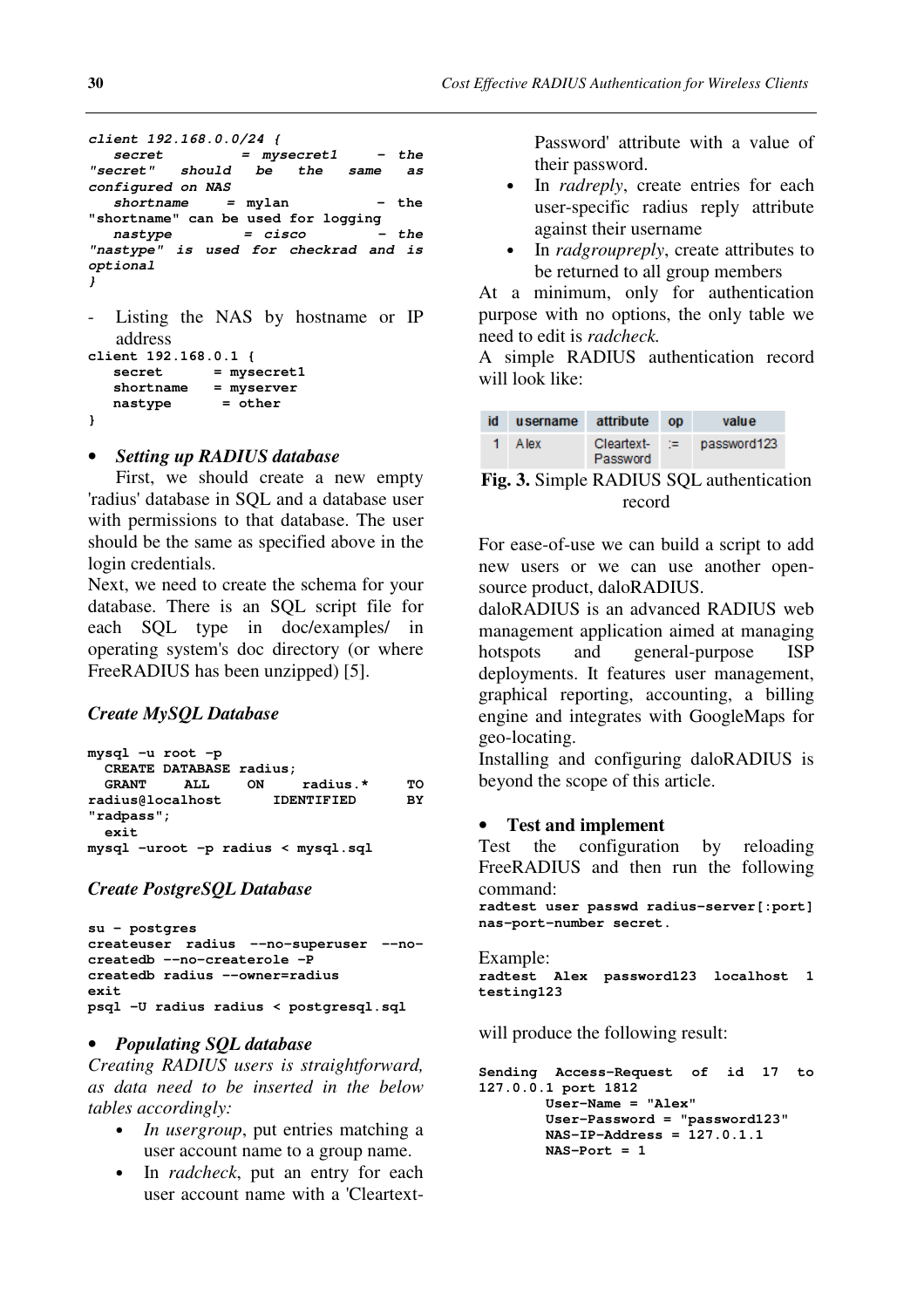Configuring the access points to use the RADIUS server for accouting and access control is straightforward and the required fields would be: *server IP, server port, shared secret.* 

#### **2.5 FreeRADIUS performance test**

The database containing Freeradius records is very simple, contains neither transactions, nor triggers, nor views. Therefore, the criteria used for the performance test is disponibility and speed will be key factors to take a decision.

MySQL and PostgreSQL both offer some solutions – similar – to answer to needs of applications requiring high disponibility. Replication seems to be a good choice as it is possible to specify different servers for accounting and authentication (write and read). Write accesses can be sent to the Master and reads to the slaves.

As both databases offer high availability options, the choice is made based on the queries speed. MySQL is popular for its speed (especially for reads) but PostgreSQL's robustness in a concurrential environment would be better.

We determined the number of transactions that each database is able to perform in a given time. Results are compared to a basic setup that gets usernames from a text file. Conditions will be strictly identical:

- We used the same machine and the same operating system;
- Tables structure contains identical indexes;
- Pools of 50 connections are created.

We measure the execution time to authenticate 10000 users with the *radclient* tool in concurrent access.

*time /usr/local/bin/radclient -p 1000 -q -s -f radius.test 127.0.0.1 Alex password123*  Results are grouped as following:

| $1000$ and $10000$ as $1010$ will, |      |            |      |  |  |  |
|------------------------------------|------|------------|------|--|--|--|
| <b>Database</b>                    | File | Postgre    | My   |  |  |  |
|                                    |      | <b>SOL</b> |      |  |  |  |
| Time (sec)                         | 76   | 25         |      |  |  |  |
| <b>Transactions</b>                | 131  | 400        | 1111 |  |  |  |
| /second                            |      |            |      |  |  |  |

Reading from PostgreSQL as well as MySQL, is much faster than in a text file. This can be explained by indexes creation within tables. This difference would be smaller for a database containing a much smaller number of users. MySQL realises excellent results processing three times more transactions than PostgreSQL. Results would be close to these in a Master-Slave environment where reads would be sent to another server than writes.



**Fig. 4.** DB performance chart

#### **Conclusion**

By following the steps outlined in this article, administrators can set up a RADIUS server that uses an external SQL server to handle authentication, authorization, and accounting for network security issues, by using a very cost-effective approach.

This article has provided the following:

- An introduction to the RADIUS and SQL servers and to the AAA concept;
- A scenario to put the installation and implementation into context;
- Options and cost for various RADIUS servers;
- Instructions on installing and configuring the RADIUS server;
- Details on configuring the network access server;
- A sample of the detailed information that RADIUS will provide and manage;
- DB performance test.

By following directions from this article, network administrators ease their task of making sure protected data can only be accessed by authorized entities on wireless networks.